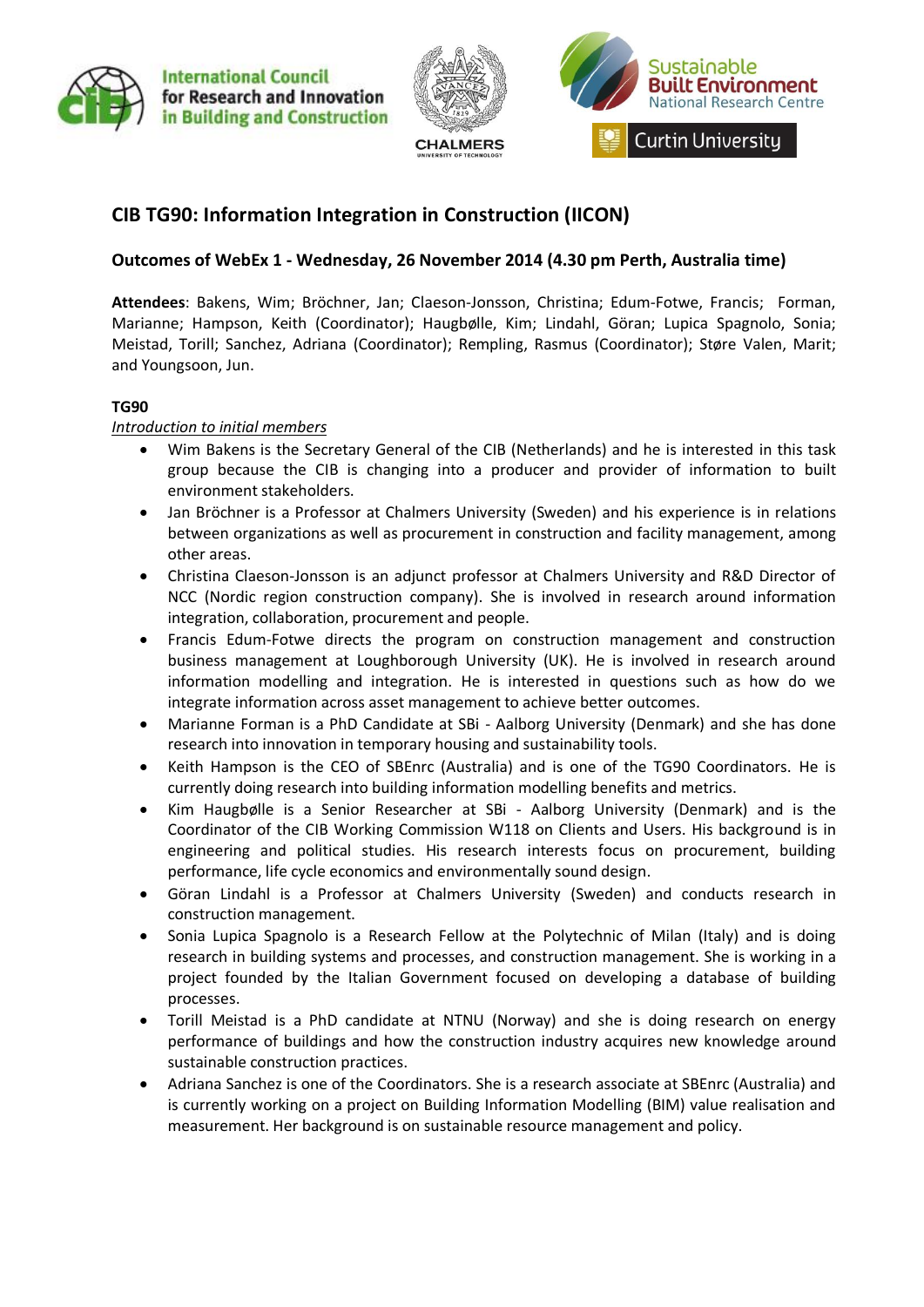- Rasmus Rempling is one of the Coordinators; he is an Assistant Professor at Chalmers University (Sweden) and is currently doing research into structural engineering and building and design processes. His background is in structural engineering.
- Marit Støre Valen is a Professor at NTNU (Norway) and does research on building processes and refurbishment of existing buildings.
- Jung Youngsoo is a professor at Myongji University (South Korea) and his research interests include project delivery methods, information systems in construction management; especially CIC and BIM.

# *Task Group Scope and Objectives*

- The objectives were briefly summarised and members were invited to read the group description. Comments and questions are also welcomed via email to the coordinators.
- The objectives will be used to develop the scope of the group's activities. It was proposed that these should be reviewed every 6-12 months in order to ensure that the activities are in line with the objectives approved by the CIB, or whether they need to be refined as the group evolves.
- The group expressed interest on the topic, highlighting that it is timely and relevant, and that they are looking forward to collaborating.
- The CIB publishe[d an article](http://heyblom.websites.xs4all.nl/website/newsletter/1407/introd_tg90_coordinators.pdf) about the TG90 and its coordinators, highlighted as one of the most interesting new Task Groups.

### *Planned Outputs*

- The group will define the dimension of the contributions and topics over the next few months as well as the scope of the activities. These will be done so the task group activities are complementary to the member's current research within the area of contribution defined in the outline.
- The main outputs planned are an industry publication, a CIB roadmap report and an academic book to be published by Routledge in 2017.
- The roadmap is a CIB requirement for all new Task Group to formulate an agenda for future activities, support the initiation of new R&D projects and stimulate knowledge exchange. According to CIB examples, this document should contain a conceptual framework, state-of-theart, future scenario, development strategy, research contribution and research agenda. The future scenario is normally ten years from publication. However, this can be very challenging in our scope of research due to the fast progress of technology. This output is due to be published in 2017. A draft description of this structure has been developed by Rasmus and made available to members.
- It was proposed that a research roadmap team is formed (3-4 people) to develop this document, this will be further discussed in our next meeting.
- Francis suggested including reflections from practitioners in the book and roadmap. Adriana also suggested that the roadmap and the book reflect each other and are developed in parallel so the group doesn't have to create completely different content but one is extracted from the other. Wim highlighted that although the CIB requires them to be two separate publications, it is good to align them so the roadmap is a summary of the book. It should be considered however that both documents target different audiences. The roadmap would be aimed at decision makers while the book can be directed to research institutions.
- Wim suggested to present case studies as a CIB innovation webinar series to help the industry grow towards more integrated information processes.
- Kim suggested reading all roadmaps already produced to get an idea of the content and depth expected and to have a small group of writers so it can be made more coherent. The research roadmap could also be the introduction to the book, so each individual chapter is related to issues raised in the roadmap.
- Marit highlighted that the group should agree in advance on what we want to measure in the case studies and what kind of framework will be used to select them. This would allow having